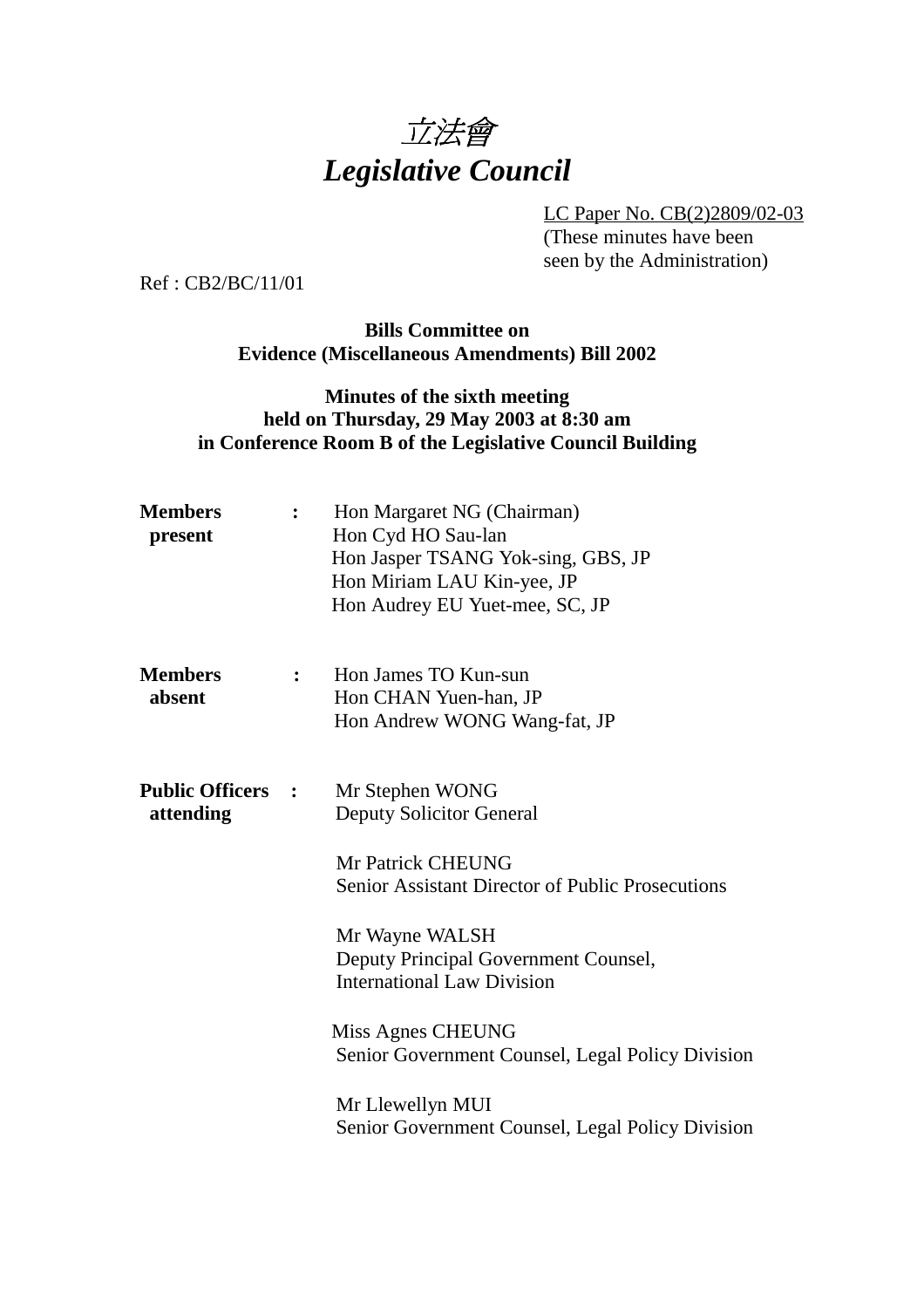|                               |              | Mr Peter KAM<br>Senior Government Counsel (Acting)<br><b>Legal Policy Division</b> |  |
|-------------------------------|--------------|------------------------------------------------------------------------------------|--|
|                               |              | Miss Selina LAU<br>Government Counsel, Law Drafting Division                       |  |
| <b>Clerk</b> in<br>attendance | $\mathbf{L}$ | Mrs Percy MA<br>Chief Assistant Secretary (2)3                                     |  |
| <b>Staff</b> in<br>attendance |              | <b>Miss Kitty CHENG</b><br><b>Assistant Legal Adviser 5</b>                        |  |
|                               |              | Mr Paul WOO<br>Senior Assistant Secretary (2)3                                     |  |

#### Action

**I. Confirmation of minutes of meetings** (LC Paper No. CB(2)2228/02-03)

The minutes of the meeting on 13 May 2003 were confirmed.

#### **II. Meeting with the Administration** (LC Paper Nos. CB(2)2201/02-03(01) and (02); 2234/02-03(01))

2. The Bills Committee deliberated (index of proceedings attached at **Annex**).

The Bills Committee considered the  $5<sup>th</sup>$  draft of the proposed Committee Stage amendments (CSAs) prepared by the Administration. The proposed CSAs were accepted.

3. The Bills Committee agreed to report its deliberations to the House Committee on 13 June 2003. It had no objection to the resumption of the Second Reading debate on the Bill at the Council meeting on 25 June 2003. Members noted that the deadline for giving notice of CSAs was 16 June 2003.

4. There being no other business, the meeting ended at 9:00 am.

(*Post-meeting note :* The Administration subsequently provided a revised set of CSAs (circulated vide LC Paper No. CB(2)2356/02-03(01) on 6 June 2003).

<sup>2</sup>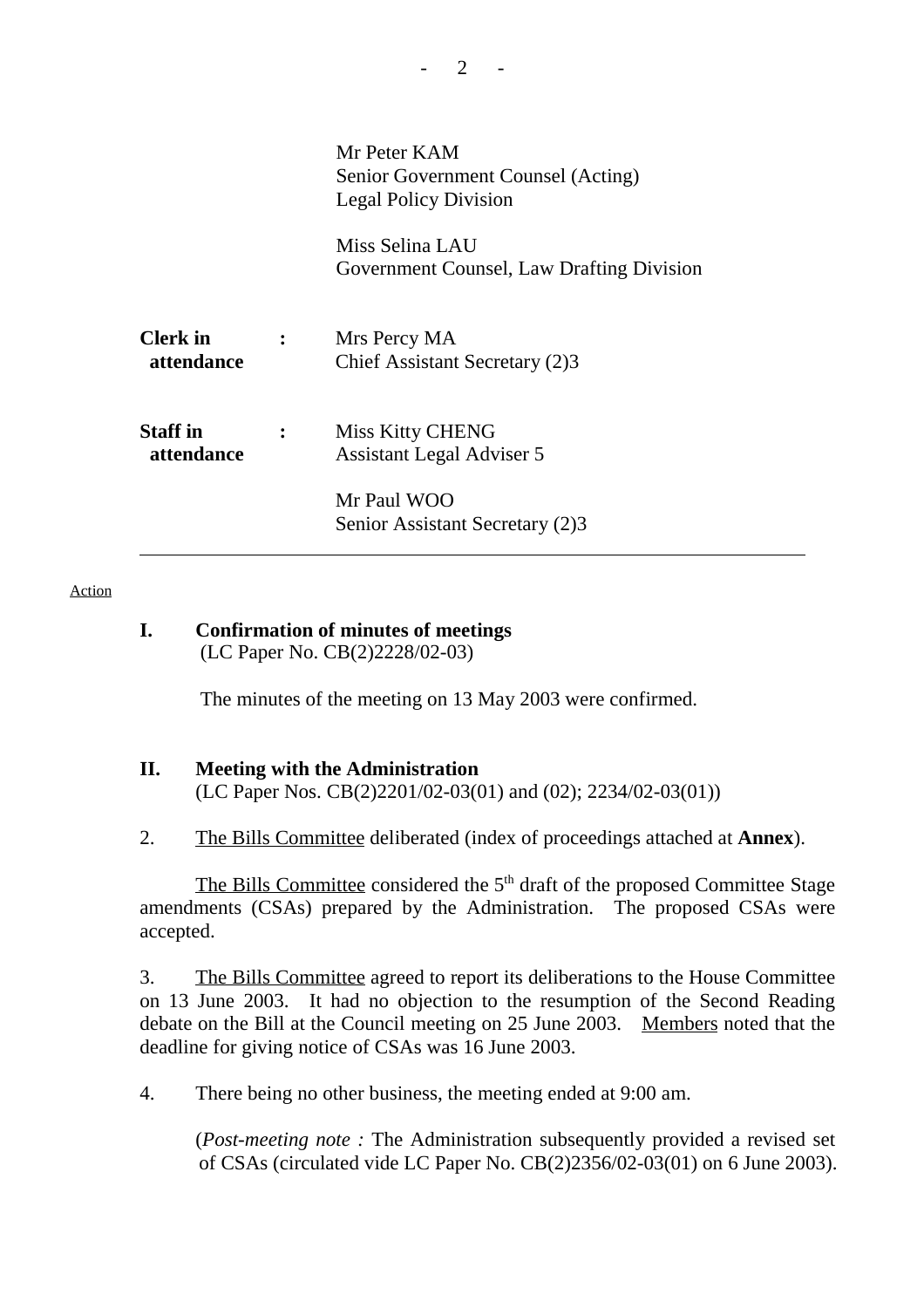According to the Administration, the revised set of CSAs was, in essence, the same as the  $5<sup>th</sup>$  draft of CSAs, except (a) a new clause 10A was added after clause 10, and (b) amendments were proposed to clause 22 of the  $5<sup>th</sup>$  draft of CSAs. These new amendments were intended to deal with the different operation dates of Part I and Part II of the Bill. Members of the Bills Committee did not raise any queries on the revised set of CSAs.)

Council Business Division 2 Legislative Council Secretariat 9 July 2003